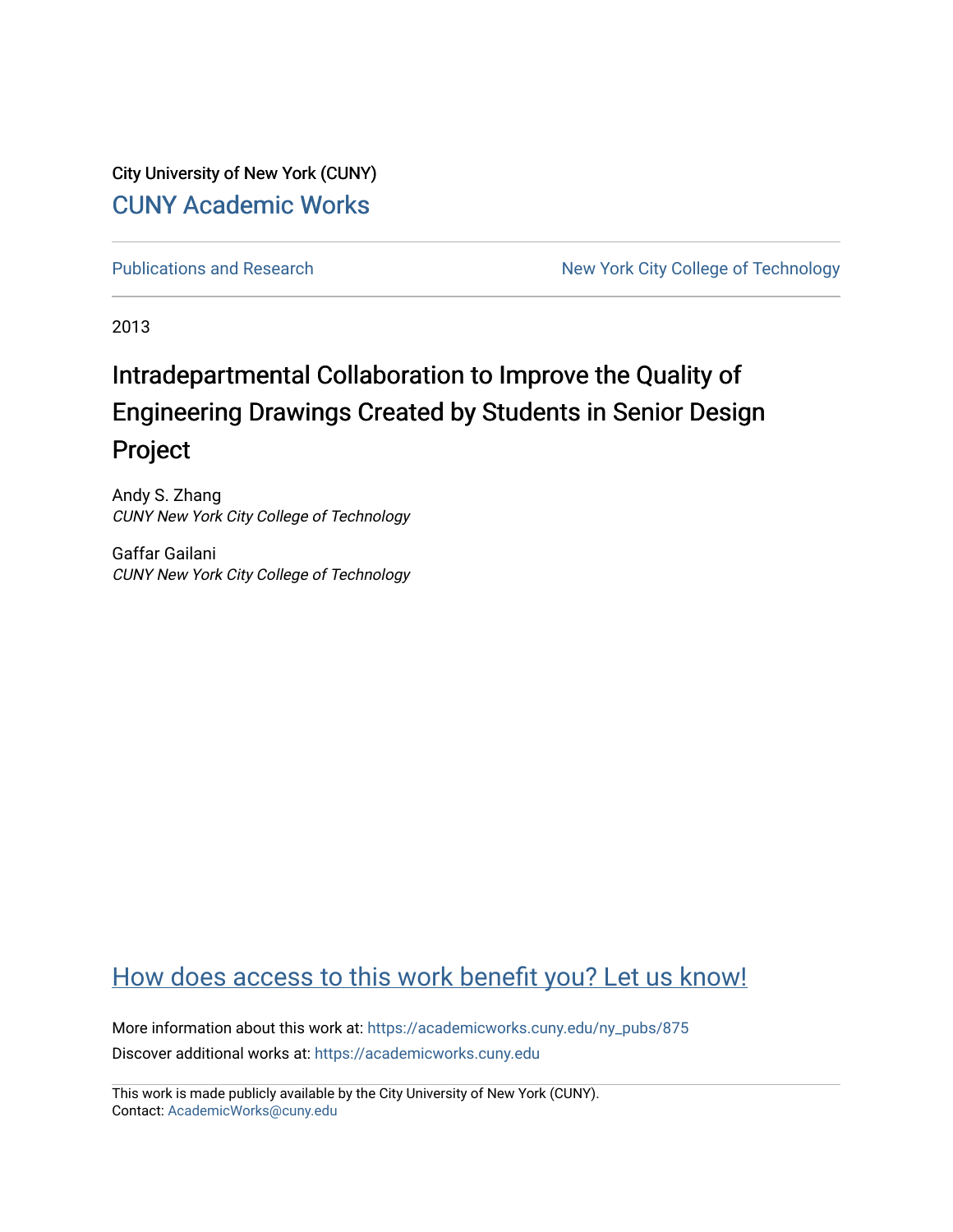

#### Intradepartmental Collaboration to Improve the Quality of Engineering Drawings Created by Students in Senior Design Project

#### Dr. Andy S Zhang, New York City College of Technology of CUNY

Professor Andy S. Zhang earned his master's in mechanical engineering from the City College of New York in 1987 and his Ph.D. in mechanical engineering from the Graduate Center of the City University of New York in 1995. Prior joining the Mechanical Engineering Technology department at City Tech, he served as an engineering instructor for the JUMP, an engineering training program sponsored by the New York State Department of Transportation. Professor Zhang's research area includes materials testing, composite materials, CAD/CAE, engineering animation, and mechatronics.

#### Dr. GAFFAR BARAKAT GAILANI, New York City College of Technology

Dr. Gailani is an assistant professor in the Dept. of Mechanical Engineering and Industrial Design Technology. Received his Ph.d in Mechanical Engineering from the City University of New York in 2009. His research work is focused on poroelasticity and its application in biomechanics. He has more than 15 journal publications and conference proceedings and one book.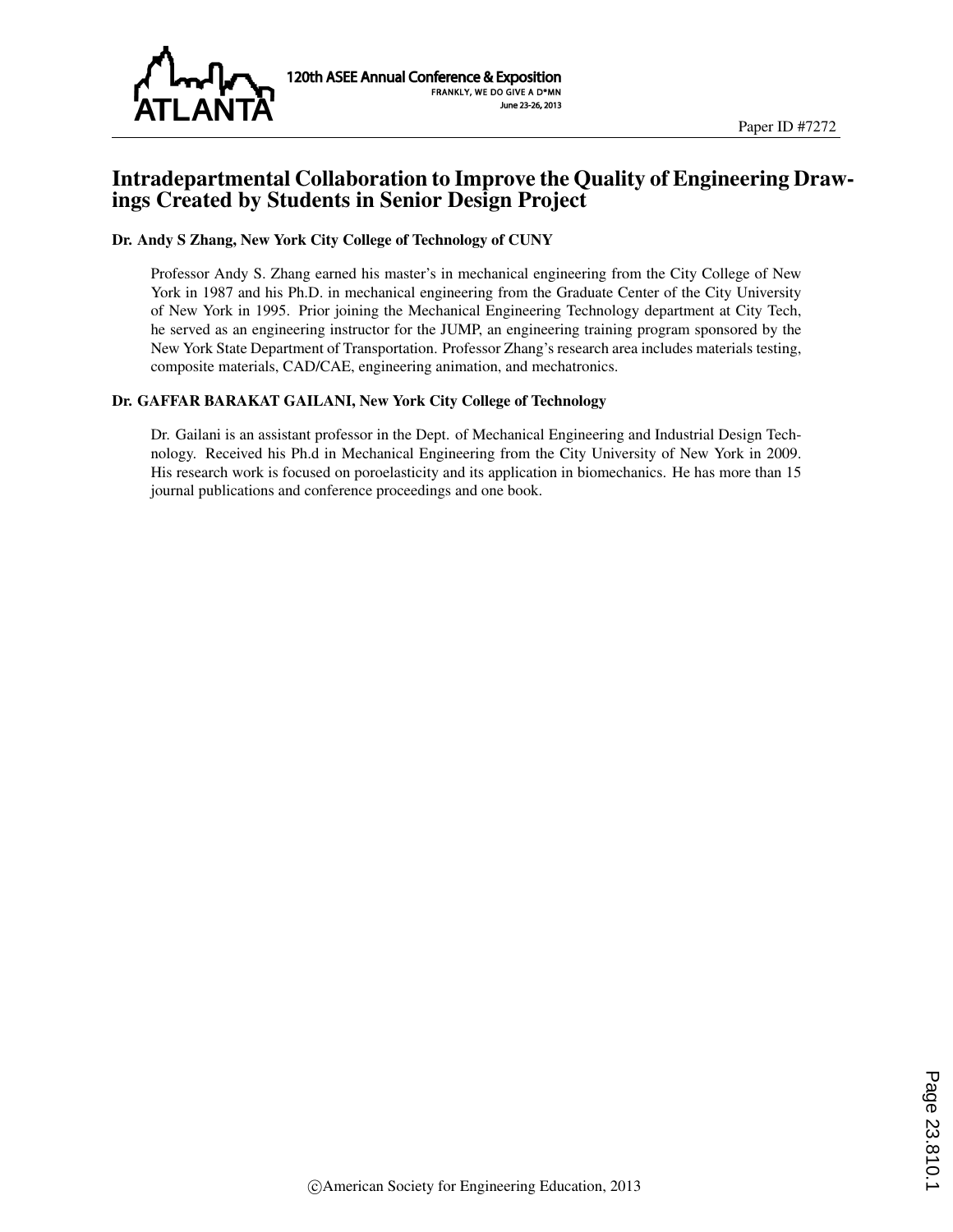## **Intradepartmental Collaboration to Improve the Quality of Engineering Drawings Created by Students in Senior Design Project**

#### **Abstract**

This paper discusses the collaboration of faculty members in the mechanical engineering technology department to improve the quality of students' design work in a senior design project of the Machine Design class. A faculty member who taught Machine Design, a capstone course, collaborated with two faculty members who taught Advanced Solid Modeling, a feeder course for Machine Design. The collaboration originated from a review of students design work in the senior design project of the machine design class which indicated that many students who took three engineering graphics courses still lacked certain skills and understanding when creating their design models and working drawings. For examples, many students didn't understand the difference between working drawings and the corresponding 3D objects, and they had difficulty in creating sheet metal components and gears. This was an ongoing project which started in fall 2012. Some details concerning the implementation of intradepartmental collaborative work including assessment was discussed in this paper, more will be discussed in future papers.

#### **1. Introduction**

Engineers use engineering graphics to describe their design, to exchange ideas, and to communicate with others. As an important communication tool, most engineering department commits at least two courses on engineering graphics.

The mechanical engineering technology department at the college offers three engineering graphics courses in its associate degree program. They are: Engineering Drawing, Computer-Aided Engineering Graphics, and Advanced Solid Modeling. The objective of these offering is to give students opportunities to get familiar with different types of engineering graphics from 2 dimensional (2D) to 3 dimensional (3D), and from general to mechanical engineering specific graphics in a gradual fashion so that they can develop needed drafting skills over times and apply them in senior design courses such as Machine Design.

Despite the extensive offering of engineering graphics courses to the students, a review of students work in senior design projects of machine design classes revealed that students still lacked certain skills and understanding when creating their design models and working drawings. For examples, many students didn't understand the difference between working drawings and the corresponding 3D objects. They had difficulty in creating sheet metal components and gears. When designing a product with multiple components or subsystems, many students failed to take into considerations the intrinsic relations among various components. As a result, many components cannot be assembled properly. It is important for the students to realize that product design is an integral system design not the design of individual unrelated components [1-5].

In fall 2012, a team of faculty members consisting an instructor who taught the capstone course: Machine Design that has a senior design project, and two instructors, one full-time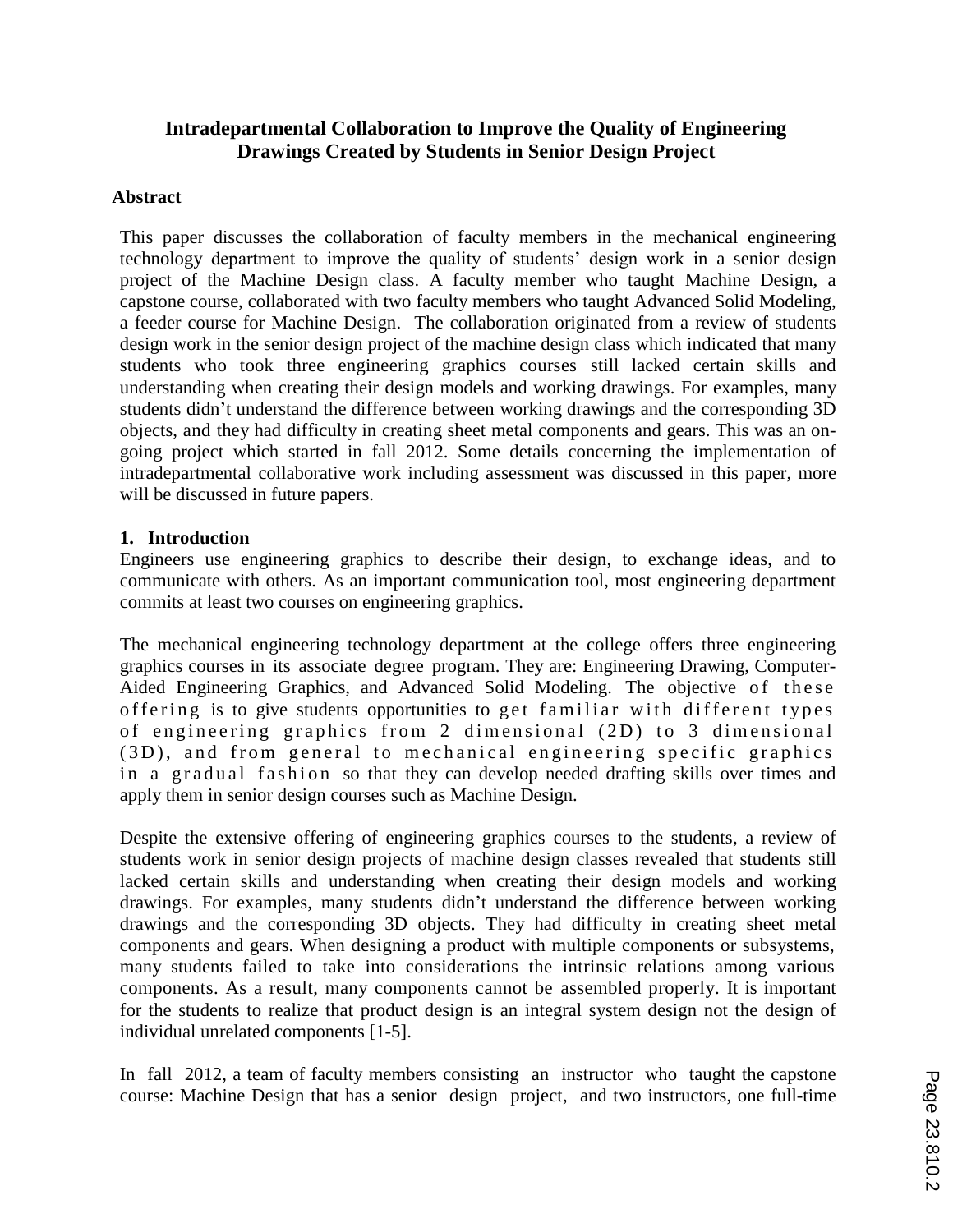and one part-time, both were teaching the engineering graphics course called Advanced Solid Modeling started to work on a collaborative project to address the issues mentioned above. Based on the findings that many students who were enrolled in the Machine Design class did not have enough knowledge and skills in creating gears and sheet metal components, a special design project that requires students to create these components was given to students who were enrolled in the Advanced Solid Modeling class, a feeder course for machine design. In this project students were not only required to create many common mechanical components such as gears, sheet metal components, and mechanical subsystems (differential drive system and steering system), they had to considerer how assemble each component into a functional product. The faculty member who taught the Machine Design class helped the other two faculty members to implement the project. This project provided an opportunity for the students to sharpen their skills related to their future course work and relate the engineering graphics to an actual design work.

Some details concerning the implementation of intradepartmental collaborative work including assessment was discussed this paper. More will be discussed in future papers.

#### **2. Details of the Hands-on Design Project**

To help students to make connections between their engineering graphics work and actual product design work and better prepare them for senior design project, a hands-on design project was introduced at the  $7<sup>th</sup>$  week of the Advanced Solid Modeling class. Students were required to design the RC cars which may have three mechanical components: 1) a chassis made of sheet metal, 2) a differential drive system, and 3) a steering system. To help students to visually understand the scope of the task, a RC car prototype as shown in Figure 1 was given to the student to study.





a) Top view b) Bottom View Figure 1 A Remote Controlled RC Car Prototype.

There are over fifty components in the RC car prototype. This provided a realistic scenario to inform the students that product design requires the design and selection of many components in a systematic way in order for the product to function properly and to meet certain design specifications. The sizes and dimensions of most of the components such as the wheels, the DC motors for driving the RC car and a servo to drive the steering system were given to the students in the form of individual 3D CAD files so students don't have to create them. Students were only required design three subsystems mentioned earlier: 1) the chassis, 2) the differential drive and 3) the steering system. However when designing these subsystems, students were told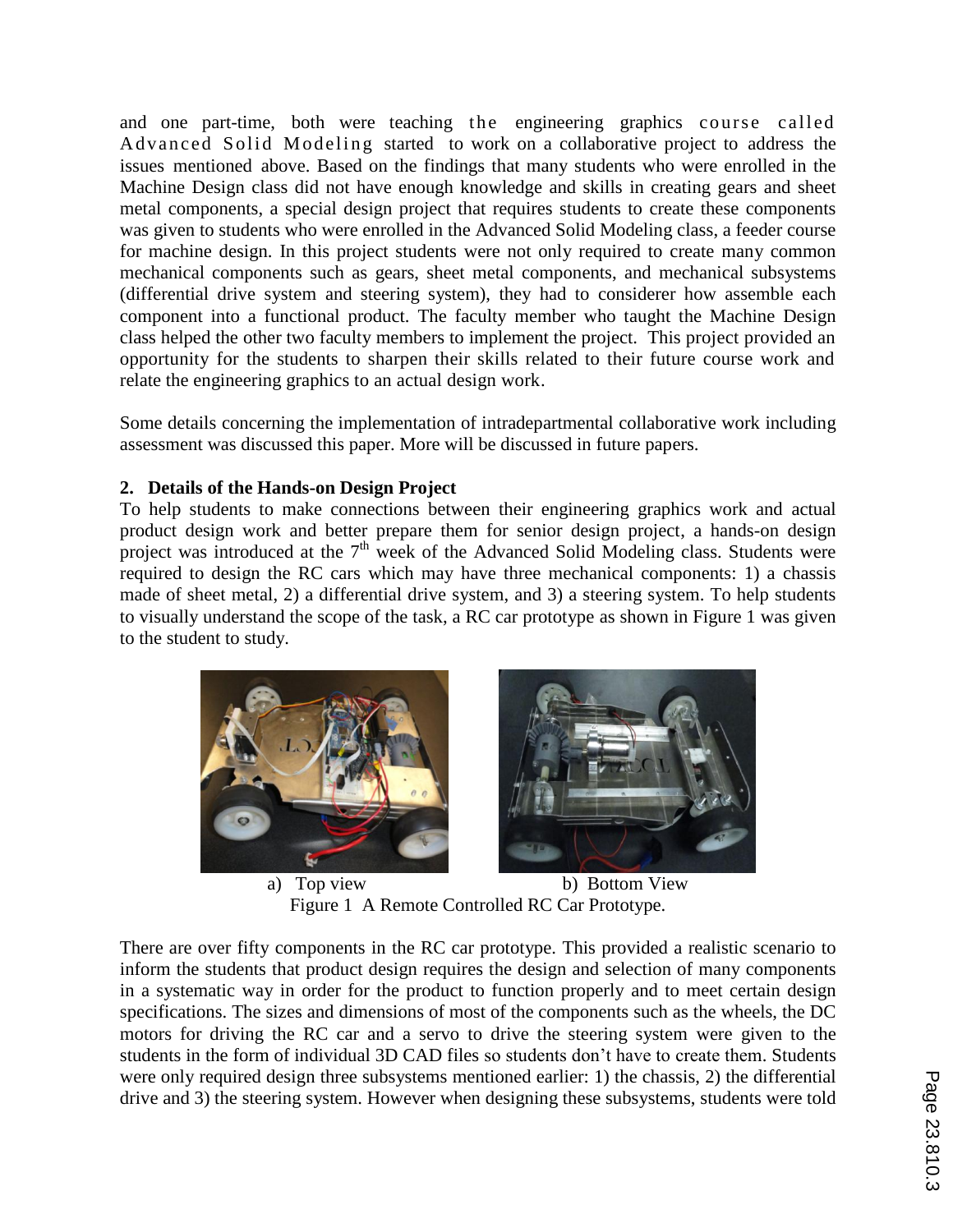to check the existing CAD files for the parts they wanted to use to make sure the information on these files were properly reflected in their design. This means that for each part the team decides to use, they have to allocate proper space for it to be installed.

To give students more options during initial brainstorming and research phase, students were given a freedom to choose three-wheel option or four-wheel option for their RC car drive train design. That means, when designing the drive train, the team can choose to have one drive motor with a differential drive system or two drive motors without the differential system.

Teaching differential system has always been a difficult task. To help students to understand the principles of a differential drive system, a prototype differential system made of 3D printer as shown in Figure 2 was presented to the students created to demonstrate how differential system works.



Figure 2 A Differential Drive System Prototype

#### **3. Leveraging the Parametric CAD Package**

Many parametric CAD packages have modules that enable the designer to create sheet metal components easily. Autodesk Inventor, a 3D CAD package from Autodesk Inc., also has a design module called Design Accelerator that allows users to create spur gears, bevel gear, and worm gears systems easily. Design Accelerator has become a very effective tool for us to teach gear concepts [6]. Users simply specify the diametric pitch or module, the tooth numbers, and the helical angles etc. Design Accelerator then will create a set of meshing gears automatically. The software however only provides details information about the shape and size of the teeth for each set of meshing gears. Students are still required to add details to the gears such as a hub, a keyway, and a hole based on design intent and sound engineering judgments.

When designing chassis using sheet metals, students were told to pay attention on the rigidity of the chassis by making proper flanges or adding rib reinforcements in special locations. Students were encouraged to apply industrial design knowledge make their design more aesthetically appealing to the customers. Aesthetics has become an important attribute in product design and development [7-8].

#### **4. Learning through Reinforcement**

In the mechanical engineering technology department, students were supposed to learn the concepts of geometric and dimensional tolerancing, gears and cams in a 2D based course called Computer Aided Engineering Graphics which is the pre-requisite for taking the Advanced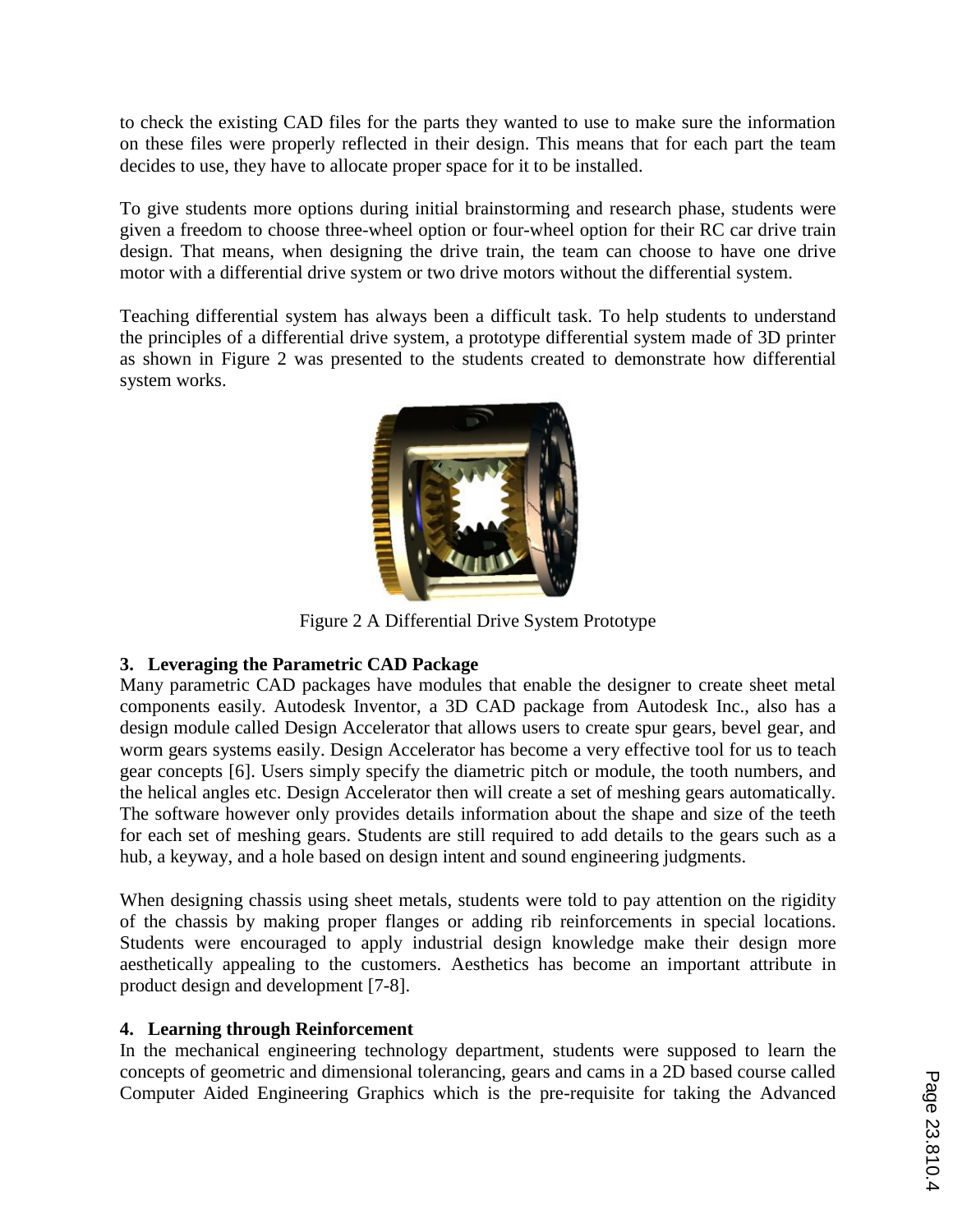Solid Modeling class. As a result, when teaching Advanced Solid Modeling, the instructors took it for granted that students would be able to create gears, shafts, and chassis using Autodesk Inventor. Students would then be able to apply dimensional and geometric tolerances when converting their design into working drawings. It turned out that these concepts had to be reinforced in Advanced Solid Modeling class because many students did not have a good grasp of these engineering concepts when learning them for the first time in the Computer Aided Engineering Graphics.

The RC car design project helped the instructors who teach Advanced Solid Modeling course to realize that they need to continue to refresh students' memory about gears and tolerances through proper assignments or design projects. It also helped the students to think about the interconnections of each component and/or subsystem when design a product. Students were asked to give examples on why they had to pay attention to the interconnections of each component in the project. These examples and the follow-up discussions helped students to understand the importance of the integrated approach to product design as demonstrated in Figure 3 of the RC car design project.



Figure 3 Elements Involved in the RC Car Design Project

For example, when performing chassis design using sheet metal, students need to consider the following: size of wheels, wheel spacing, size of differential drive, motor size, and size of steering system. Any change in chassis design affects the design of differential drive, the steering system, the motor selection, and wheel selection or vice versa. Because of the scope of the project, students were divided into teams to accomplish the design project. Effective communication among team members became critical. Each member in a team needed to understand the inter-relationship among each component and subsystem. If a student who was assigned to design the chassis failed to take into consideration of spatial requirements of other components, reflected them in his/her design, and communicated effectively with other members, there would problems down the line when putting everything together to make a final product.

#### **5. Initial Results**

At the end of the semester, most students working in groups were able to create the RC car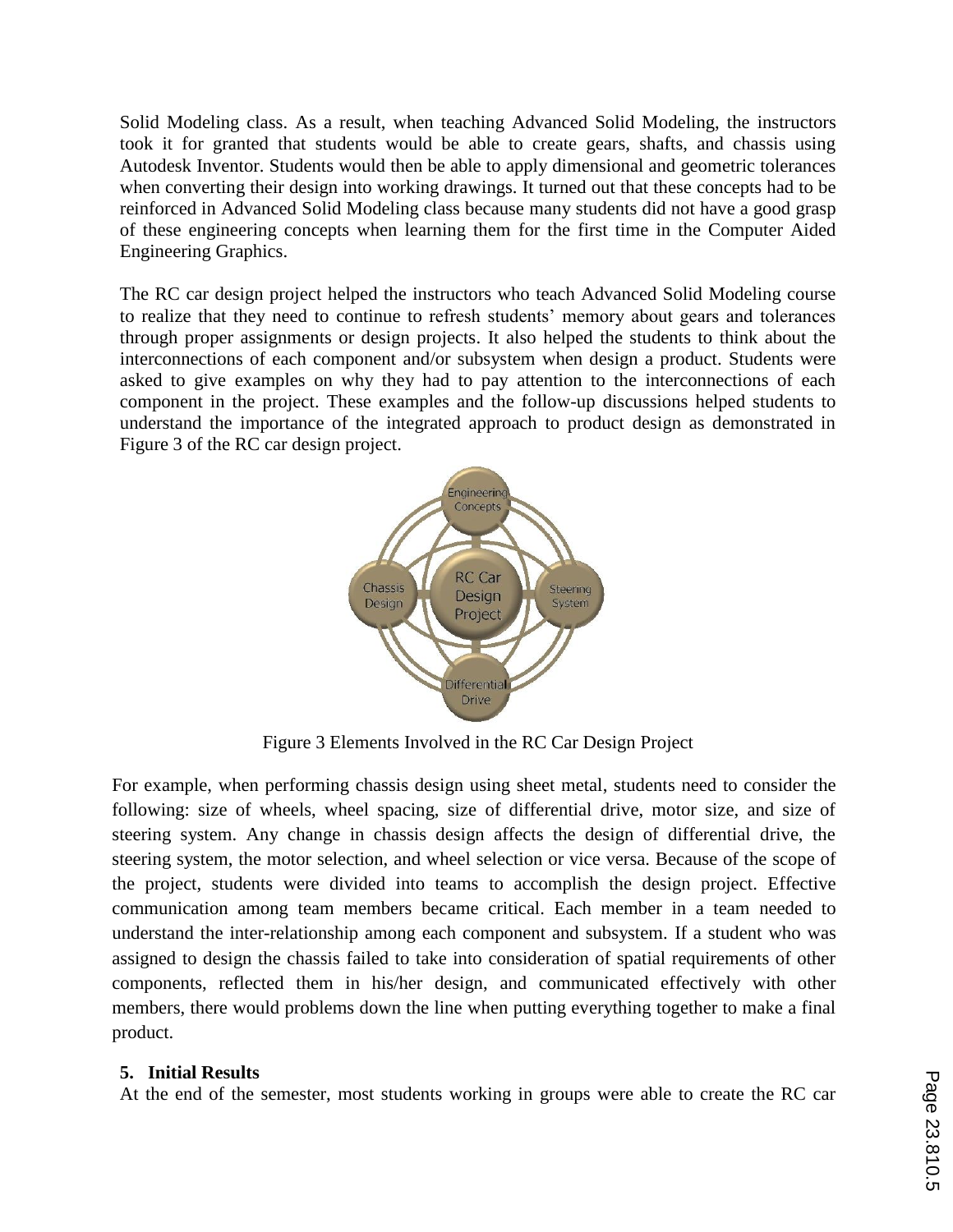model. Two design teams' work was presented here. Figure 4 is a computer rending of one RC car design which adopted the three-wheel option. The front two wheels can be turned using a steering system driven by a servo. The single rear wheel was supposed to be driven by a DC motor. This design avoided the use of a differential drive system. The reason to use the threewheel option was that the team realized the difficulty to create a design of differential drive within the given time frame. As can be seen from the design, the team had not figured out how to attach the drive motor to the rear wheel.



Figure 4 Computer Rendering of One RC Car Model

Figure 5 was the design by another team who adopted the four-wheel option. Since the team spent extra time outside the class to work on the project, they were enabled to finish the design project and to duplicate the design of the RC car physical prototype provided.



Figure 5 Computer Rendering of another RC Car Model

## **6. Assessment**

The objective of the collaborative design project is to improve students' ability in creating better engineering graphics related to machine design or broadly speaking, product design. As a design project, there are certain performances criteria that were used to assess the learning outcomes of this project. These criteria included:

- ability to use sheet metal module to create mechanical structures with rigidity and strength consideration,
- ability to create gears, especially differential gears using Design Accelerator,  $\bullet$
- ability to create a four-bar linkage that serves as a steering system,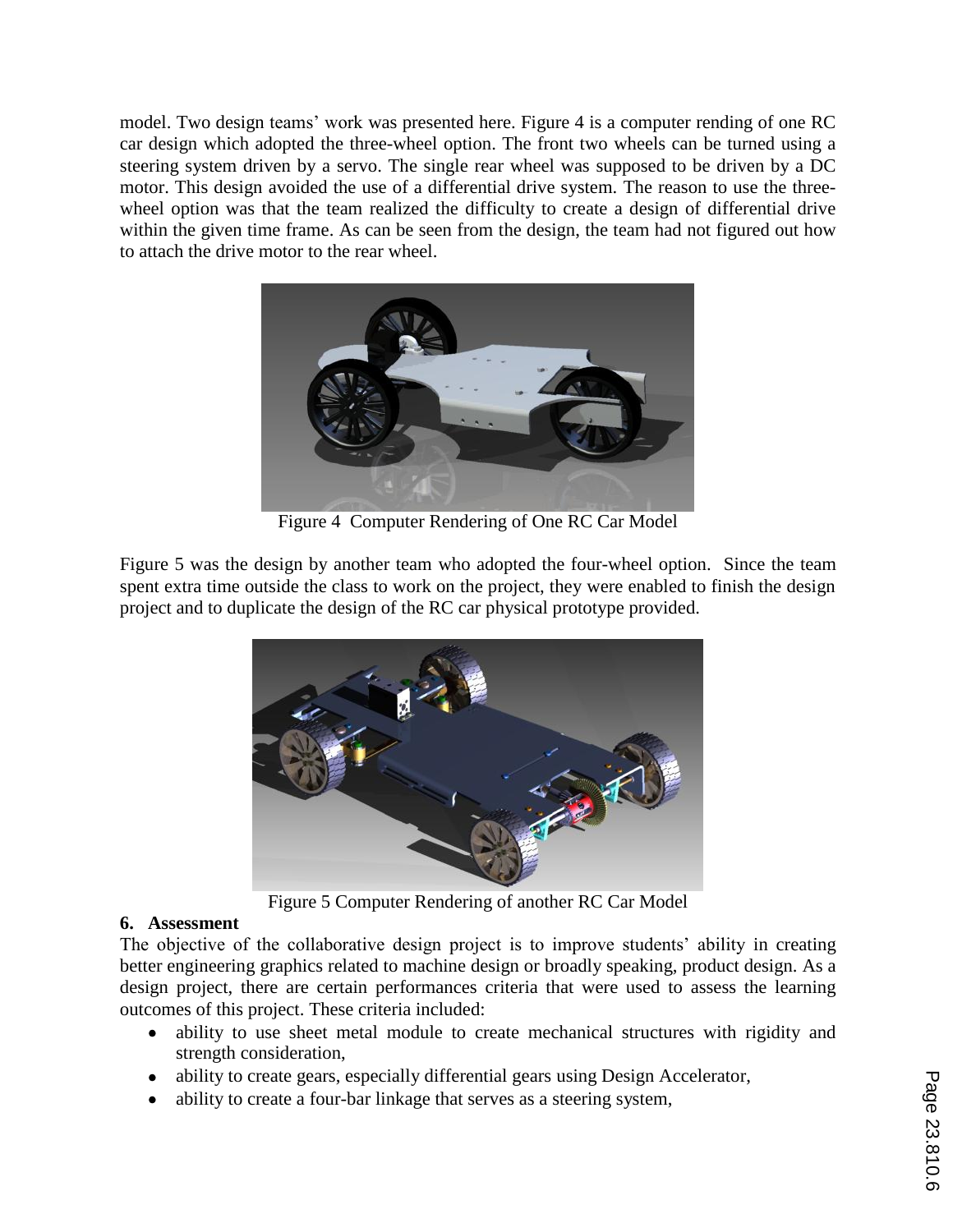- ability to take into consideration many factors related to design and use them for overall  $\bullet$ planning,
- and ability to organize and work in teams.  $\bullet$

Formative assessment such as interactive class discussion, exit survey, and oral presentation were used. The following table showed some of the survey results.

| RC Car Design Project – Q & A Worksheet                                                       |                                               |
|-----------------------------------------------------------------------------------------------|-----------------------------------------------|
| Instructions:                                                                                 |                                               |
| The answers to the questions below are intended as starting point for discussion and will not |                                               |
| be graded. Just write your first intuitive response to the questions and don't think over it  |                                               |
| Q1. What do you think is the most difficult                                                   | The gears; Not enough knowledge<br>A1.        |
| part of this joint design project, the gear                                                   | about gears design; Assembly and adjusting    |
| system, the robot chassis design, the steering                                                | dimensions (tolerance).                       |
| system, or putting everything together?                                                       |                                               |
| Q2. Does this project give you a new                                                          | A2. "YES"; Team work and collaboration;       |
| perspective on what product design is about?                                                  | It will help me in future work, it seems like |
|                                                                                               | real design; We learned what we can achieve   |
|                                                                                               | with inventor.                                |
| Q3. What have you learned in this or other                                                    | A3. Math; basic design skills; gear design;   |
| classes that you can apply other course you                                                   | design process; basics of RC car parts and    |
| take?                                                                                         | their purposes.                               |
| Q4. What have you learned in this class or                                                    | A4. Good experience; Developing an idea       |
| other classes that makes you a better problem                                                 | that is practical for the use; Product design |
| solver?                                                                                       | combines all ideas in one object.             |
| Q5. What have you learn in this or other                                                      | A5. Inventor can be helpful in every course;  |
| classes that make you a better thinker?                                                       | Group work; Time management.                  |
| Q6. What have you learn in this or other                                                      | A6. We have to come out with our own idea.    |
| classes that make you a better                                                                |                                               |
| communicator?                                                                                 |                                               |
| Q7. What have you learn in this or other                                                      | A7. We divided work; Discuss ideas; Explain   |
| classes that make you a better team player?                                                   | project to the class.                         |
| Q8. What have you learn in this or other                                                      | A8. Listening to others; Learning form        |
| classes that make you a better leader?                                                        | others; Work together.                        |
| Q9. What questions or suggestions do you                                                      | A9. Need more time for the design that will   |
| have?                                                                                         | make it better.                               |

## **7. Conclusion**

The collaborative work between the faculty members in Machine Design and Advanced Solid Modeling has created an initial success. It gave students a fresh experience in learning engineering graphics and helped them to relate what they learned in Advanced Solid Modeling class to their future work. The hands-on design project motivated the students. Students were anxious to make physical prototypes based on their design work.

#### **8. Future Work**

The intradepartmental collaboration to improve students' ability to apply engineering graphics in their design work will be continued. Effort will be made to bring the instructors who teach